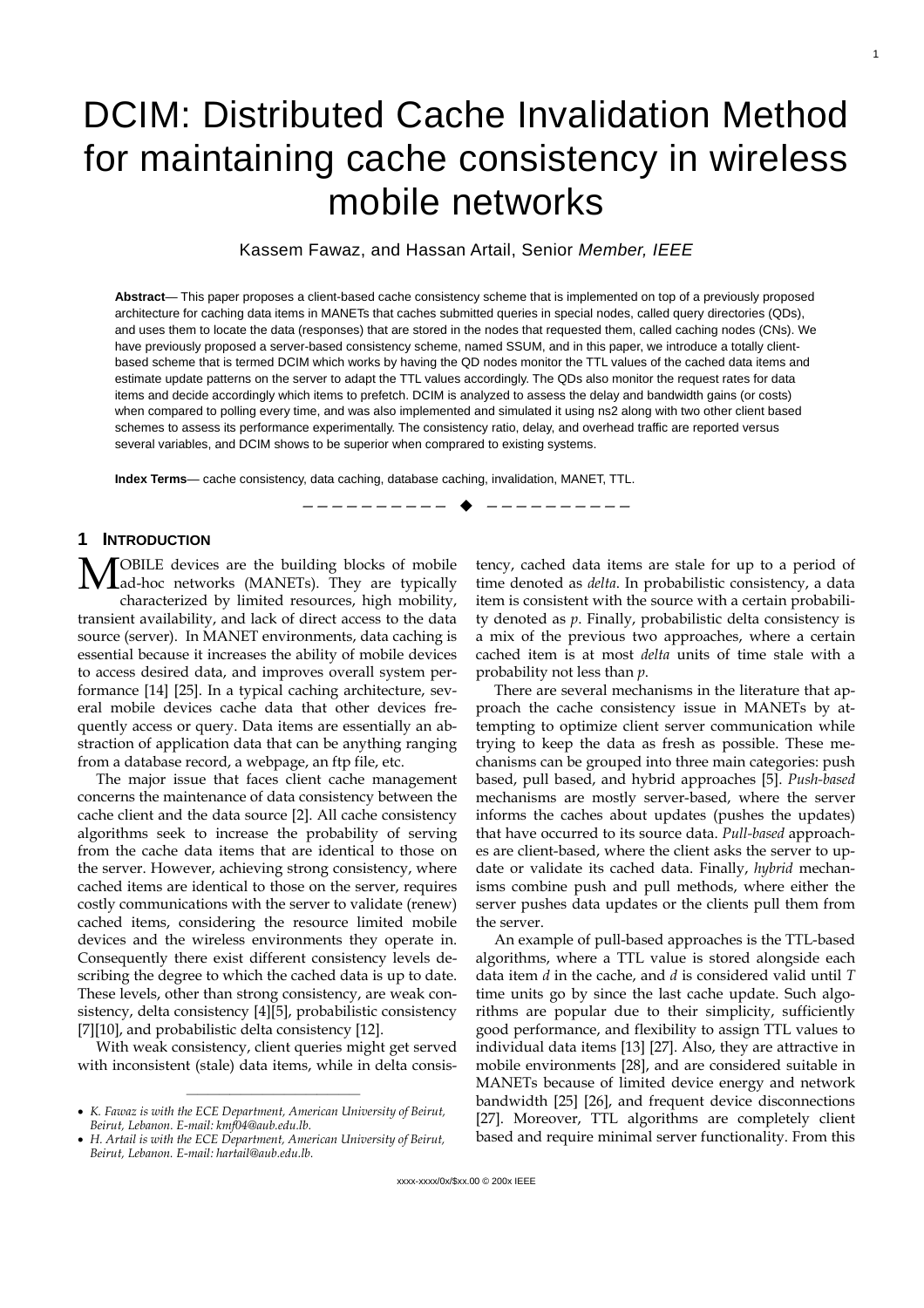perspective, TTL based algorithms are more practical to deploy and are more scalable.

In this work, we propose a pull-based algorithm that implements adaptive TTL, piggybacking and prefetching, and provides weak to delta consistency guarantees. Cached data items are assigned adaptive TTL values that correspond to their update rates at the data source. Items with expired TTL values are grouped in validation requests to the data source to refresh them. Moreover, in certain situations non-expired items are also included in the validation requests. The data source sends the cache devices the actual items that have changed, or simply invalidates them, depending on their request rates. This approach, which we call Distributed Cache Invalidation Mechanism (DCIM), works on top of the COACS architecture we introduced in [1] and which provides a framework for cooperative data caching in mobile ad hoc networks. To our knowledge, this is the first work that offers a complete client side approach employing adaptive TTL that achieves superior performance in terms of availability, delay, and traffic.

In the rest of this paper, Section 2 discusses related work and reveals the contributions of the proposed system, which we elaborate in Section 3. Section 4 provides an analytical analysis of the system, whereas Section 5 presents the experimental results and discusses their significance. Section 6 finishes the paper with concluding remarks and suggestions for future works.

## **2 RELATED WORK**

Much work has been done in relation to cache consistency in MANETs. The proposed algorithms in these works cover push, pull, and hybrid approaches.

#### **2.1 Push based approaches**

The work on push-based mechanisms mainly uses invalidation reports (IR), where the server invalidates the cached items. The original IR approach was proposed in [2], but since then several algorithms have been proposed for MANETs. They include stateless schemes where the server stores no information about the client caches [2] [3] [15] [16] and stateful approaches where the server maintains the full state of its cached data, as in the case of the AS scheme [19]. Many optimizations and hybrid approaches were proposed to reduce traffic and latency, like SSUM [38] (more on it in Section 5), and the SACCS scheme in [17] where the server has partial knowledge about the mobile node caches, and flag bits are used both at the server and the mobile nodes to indicate data updates and availability. All of these mechanisms necessitate server side modifications and overhead processing. More crucially, they require the server to maintain some state information about the MANET, which is costly in terms of bandwidth consumption especially in highly dynamic MANET environments. DCIM, on the other hand, belongs to a different class of approaches, as it is a completely pull-based scheme. Hence we will focus our survey of previous work on pull-based schemes, although we will compare the performance of DCIM with that of

our recently-proposed push-based approach, namely SSUM, in Section 5.

#### **2.2 Pull based algorithms**

Pull based approaches have also been proposed, and as discussed before, they fall in two main categories: client polling and Time to live (TTL).

#### *2.2.1 Client polling*

In client polling systems, such as those presented in [18] and [19], a cache validation request is initiated according to a schedule determined by the cache. There are variants of such systems (e.g., [18] and [7]]) that try to achieve strong consistency by validating each data item before being served to a query, in a fashion similar to the "If-modified-since" method of HTTP/1.1. In [18], each cache entry is validated when queried using a modified search algorithm inside the network, whereas in [7] the system is configured with a probability that controls the validation of the data item from the server or the neighbors when requested. Although client poll algorithms have relatively low bandwidth consumption, their access delay is high considering that each item needs to be validated upon each request. DCIM, on the other hand, attempts to provide valid items by adapting expiry intervals to update rates, and uses prefetching to reduce query delays.

#### *2.2.2 TTL-based approaches*

TTL-based approaches have been proposed for MA-NETs in several caching architectures [25],[26],[34],[35], [36], and [14]. The works in [25], [26], and [34] suggest the use of TTL to maintain cache consistency, but do not explain how the TTL calculation and modification are done. A simple consistency scheme was proposed in [35] and [36] based on TTL in a manner similar to the HTTP/1.1 max-age directive that is provided by the server, but no sufficient details are provided. Related to the above, we will show in Section 5 that approaches which rely on fixed TTL are very sensitive to the chosen TTL value and exhibit poor performance. In [14] a client prefetches items from nodes in the network based on a compiled index for request rates for every item, and maintains cache consistency with the data sources based on adaptive TTL calculated similar to the schemes of the Squid cache and the Alex file system (described later). This two-layer scheme introduces large overhead traffic, as two invalidation schemes work in parallel. Furthermore, the TTL calculations are seemingly inaccurate and are based on heuristics [10]. Finally, a poll-every-time/TTL mechanism is proposed in [42] for sensor networks, where three consistency modes are defined. The first is weak, where the item is served directly; the second is delta, where the item is served if it is at most d time units old, or else it is fetched; and the third is strong, where the item is always validated before serving. This approach is similar to the previous approaches in the sense that the expiry time is not well defined. Moreover, the strong mode has a high query delay, as was discussed in subsection 2.2.1.

In summary, it appears that there is no scheme to date that presents a well-founded method for adapting TTL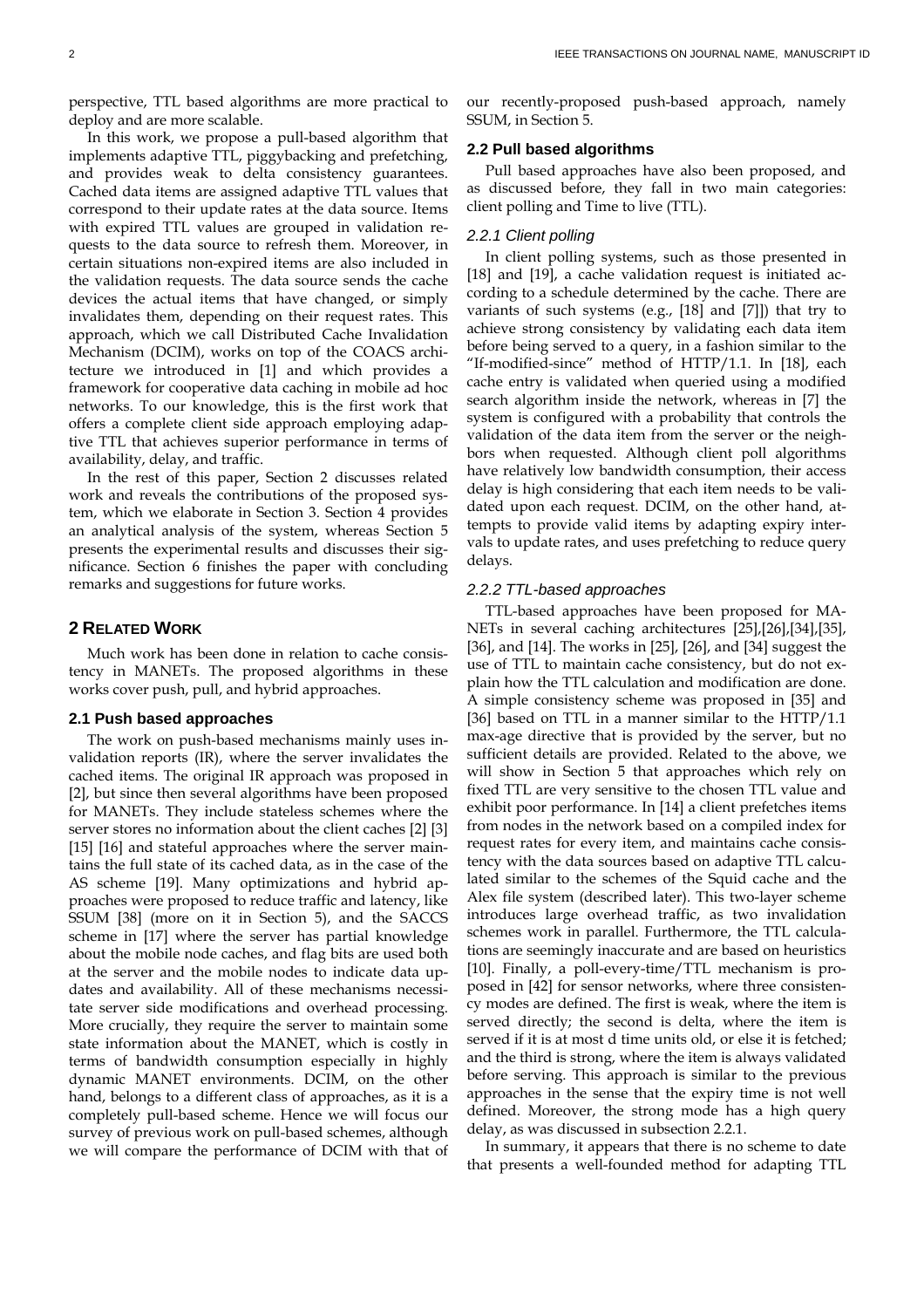values at the client side. In reality, the above approaches provide shallow integration of TTL processing into the cache functionality, and none of them gives a complete TTL-based cache consistency scheme for MANETs. Additionally, they do not include mechanisms for reducing bandwidth consumption, which is crucial in MANET environments.

## **2.3 Hybrid Approaches**

Hybrid approaches combining push and pull mechanisms were discussed in [12], [21], [22], [23], and [24]. The work in [12] provides pull functionality using TTL processing and push functionality by invalidating the TTL value after each update at the server. In [21], staletolerant items are served directly and their consistency is maintained using TTL. Other items are invalidated by the server if they have expired on the client side. Needless to say, the server has to store the TTL values of the cached items, which is not very practical. Push is implemented in [22] between servers and relay peers, while pull is employed between the caches and relay peers through TTL. The scheme in [23] generates and stores invalidation reports at the gateway node to the internet. In each generation interval, the client nodes pull for the new report, and are thus expected to hold the most-recent ones. In [24] a hybrid push pull algorithm based on prediction is provided, where the server pushes data when it predicts it will be requested soon, whereas the client prefetches data when it is most likely being updated. These algorithms, similar to the push algorithms, require the server to maintain state information and incur processing overhead.

#### **2.4. TTL in web caches**

The several TTL algorithms proposed in MANETs are motivated by web caches research. These include the fixed TTL approach in [8] [27] and the adaptive TTL methods in [6], [20], [11], and [29]. Adaptive TTL provides higher consistency requirements along with lower traffic [6], and is calculated using different mechanisms [6],[20],[11],[31], and [32].

The first mechanism in [20] calculates TTL as a factor multiplied by the time difference between the query time of the item and its last update time. This factor determines how much the algorithm is optimistic or conservative. In the second mechanism, TTL is adapted as a factor multiplied by the last update interval. In dynamic systems, such approaches are inappropriate as they require user intervention to set the factors, and lack a sound analytical foundation [10]. In the third mechanism in [40] TTL is calculated as the difference between the query time and the *kth* recent distinct update time at the server divided by a factor *K*, and the server relays to the cache the *k* most recent update times. Other mechanisms were proposed that take into consideration a complete update history at the server to predict future updates and assign TTL values accordingly [28]. The above approaches assume that the server stores the update history for each item, which does not make it an attractive solution. On the other hand, the approach in [33] computes TTL in a TCP-oriented fashion (additive increase multiplicative decrease) [30] to adapt to server updates. However, it is rather complex to tune, as it depends on six parameters, and moreover, our preliminary simulation results revealed that this algorithm gives poor predictions. Finally, the scheme in [10] computes TTL from an update risk that provides a probability for the staleness of cached documents. At the end, it is worth mentioning that piggybacking was proposed in the context of cache consistency to save traffic. In [9] the cache piggybacks a list of invalidated documents when communicating with the server, while in [39] the server piggybacks a list of updated documents when it communicates with the cache.

#### **3 DCIM ARCHITECTURE AND OPERATIONS**

This section describes the design of DCIM and the interactions between its different components.

## **3.1 System Model**

The system consists of a MANET of wireless mobile nodes that are interested in certain data generated at a data source. The data source (server) is connected to the MANET via a gateway through a wired network. The data exchanged is abstracted by data items, as was mentioned in Section 1. The proposed DCIM system builds on top of COACS (Cooperative and Adaptive Caching System), which we introduced in [1] and did not include provisions for consistency. For completeness, a description of the COACS operations is provided in Appendix A. Briefly, the system has three types of nodes: query directories (QDs) that index the cached items, caching nodes (CNs) that hold the actual items, and requesting nodes (RNs). Although our recently-introduced SSUM [38] cache consistency scheme also builds on the COCAS architecture, it is a server-based approach, whereas DCIM is completely client-based, introduced to realize the benefits of this class of systems. In this regard, DCIM complements SSUM, which is why we contrast their performance in Section 5 to see how they compare.

#### **3.2 Design Methodology**

The goal of DCIM is to improve the efficiency of the cache updating process in a network of mobile devices which cache data retrieved from a central server without requiring the latter to maintain state information about the caches. It also aims to provide high consistency guarantees while maintaining high data availability and keeping bandwidth consumption under check.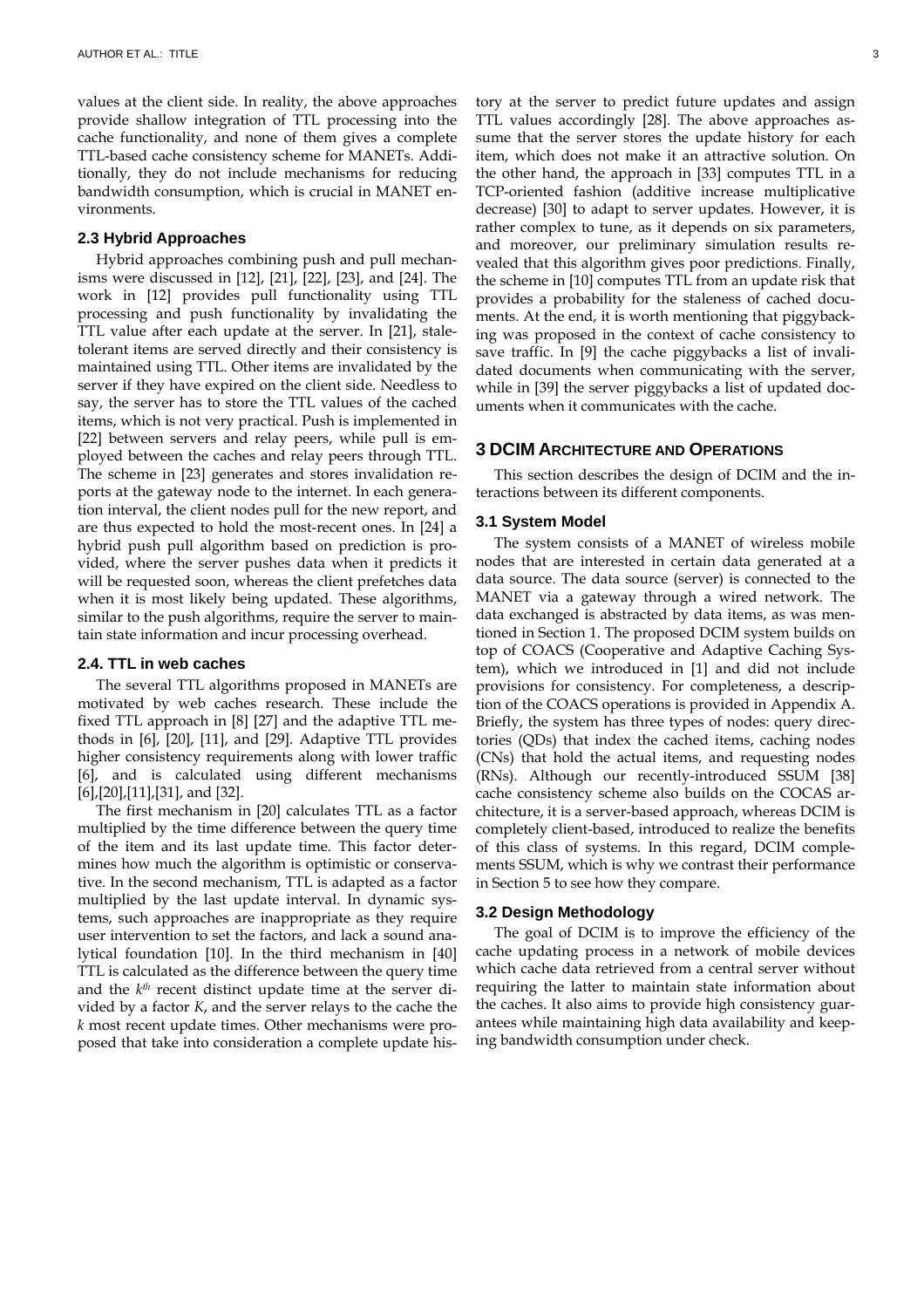

Fig. 1. Overview of DCIM basic design

The proposed system is pull-based, where the QDs monitor the TTL information and accordingly trigger the cache update and validate data items when necessary. DCIM is scalable by virtue of the QDs whose number can increase as the size of the network grows, and thus is more suitable to dynamic MANETs than a push-based alternative since the server does not need to be aware of CN disconnections. DCIM is also more suitable when data requests are database queries associated with multiple tables and attributes. In a push-based approach, the server would have to map a cached query to all of its data sources (table attributes) and execute this query proactively whenever any of the sources is updated. Moreover, DCIM adapts the TTL values to provide higher consistency levels by having each QD estimate the inter-update interval and try to predict the time for the next update and sets it as the item's expiry time. It also estimates the inter-request interval for each data item to predict its next request time, and then prefetches items that it predicts to be requested soon.

#### **3.3 DCIM basic design**

In DCIM, the caching system relies on opportunistic validation requests to infer the update patterns for the data items at the server, and uses this information to adapt the TTL values. These validation requests are essentially requests to the server to refresh a set of data items. The QD polls the server frequently to know about the update times of the items it indexes. It also piggybacks requests to refresh the items it indexes each time it has reason to contact the server, basically whenever an item it indexes expires. Nevertheless, to avoid unnecessary piggybacks to the server, the QD utilizes a two-phase approach. Specifically, at the end of each polling interval (*Tpoll*), every QD issues validation requests for the items it indexes that have expired TTLs and have a high request rate. After a configurable number of polling intervals, denoted by *Npoll*, the QD issues a validation request for all the items it caches indexes for if at least one item has an expired TTL regardless of its request rate. We refer to the interval  $N_{pol} \times T_{pol}$  as the piggyback interval,  $T_{piggs}$ . When the server receives a QD's request, it replies with a list of updated as well as non-updated items. The QD uses this

TABLE 1 PACKETS USED IN DCIM

| Packet      | <b>Function</b>         | <b>Description</b>          |
|-------------|-------------------------|-----------------------------|
| CURP        | Cache Update Request    | Sent from QD to server to   |
|             |                         | validate certain data items |
| SVRP        |                         | Sent from server to QD to   |
|             | Server Validation Reply | indicate which items are    |
|             |                         | valid                       |
| <b>SUDP</b> | Server Update Data      | Sent from server to CN. It  |
|             |                         | includes updated data items |
|             |                         | and timestamps              |
| URP         | <b>Update Received</b>  | Sent from CN to QD to in-   |
|             |                         | form QD that it holds an    |
|             |                         | updated version of a data   |
|             |                         | item.                       |

information to adapt the TTL values to the server update rate for each item.

Although in principle it achieves weak consistency, DCIM can attain delta consistency when at least one item has a TTL expired by the end of the piggybacking interval, thus causing a validation request to be issued periodically. Hence, the QD ensures that data items are at most one piggybacking interval stale. Figure 1 shows a scenario where a QD is sending a cache validation request to the server that is transmitting updates to concerned CNs and returning to the QD a list of valid items. The messages being sent from the CNs to the QD indicate notifications which inform the QD that the data was actually updated, thus serving as acknowledgments.

#### **3.5 Detailed Design**

In the remainder of this section, we describe the operations of DCIM in details, but first, we list the messages which we added in DCIM (see Table 1) to those already introduced in COACs. The reader is referred to [1] for a complete description of the basic COACS messages.

Figure 2 describes the basic interactions of DCIM through a scenario in which an RN is submitting a DRP for a query cached in the QD, but is in the waiting list at the moment because the corresponding item is being validated. Validation requests are issued by QD nodes using CURP messages that contain entries for items to be validated. Each entry consists of the query associated with this item, the timestamp of the item (last modification time), a "prefetch" bit (if set, instructs the server to send the actual item if it was updated), expired bit (indicates whether an item is expired or not), and the CN address that holds the item. Upon receiving a CURP message, the server identifies items that have changed and items that have not, and sends the QD in an SVRP the ids of items that did not change and those that changed but were not prefetched by the QD (does not have the prefetch bit set). It also sends the concerned CNs SUDP messages containing the actual items if they were prefetched by the QD and changed. A CN that receives such a message sends a URP message to the QD acknowledging the receipt of an update. Now the QD forwards to the CN the request that was in the waiting list using a DRP message, after which the CN sends the updated cached response to the RN via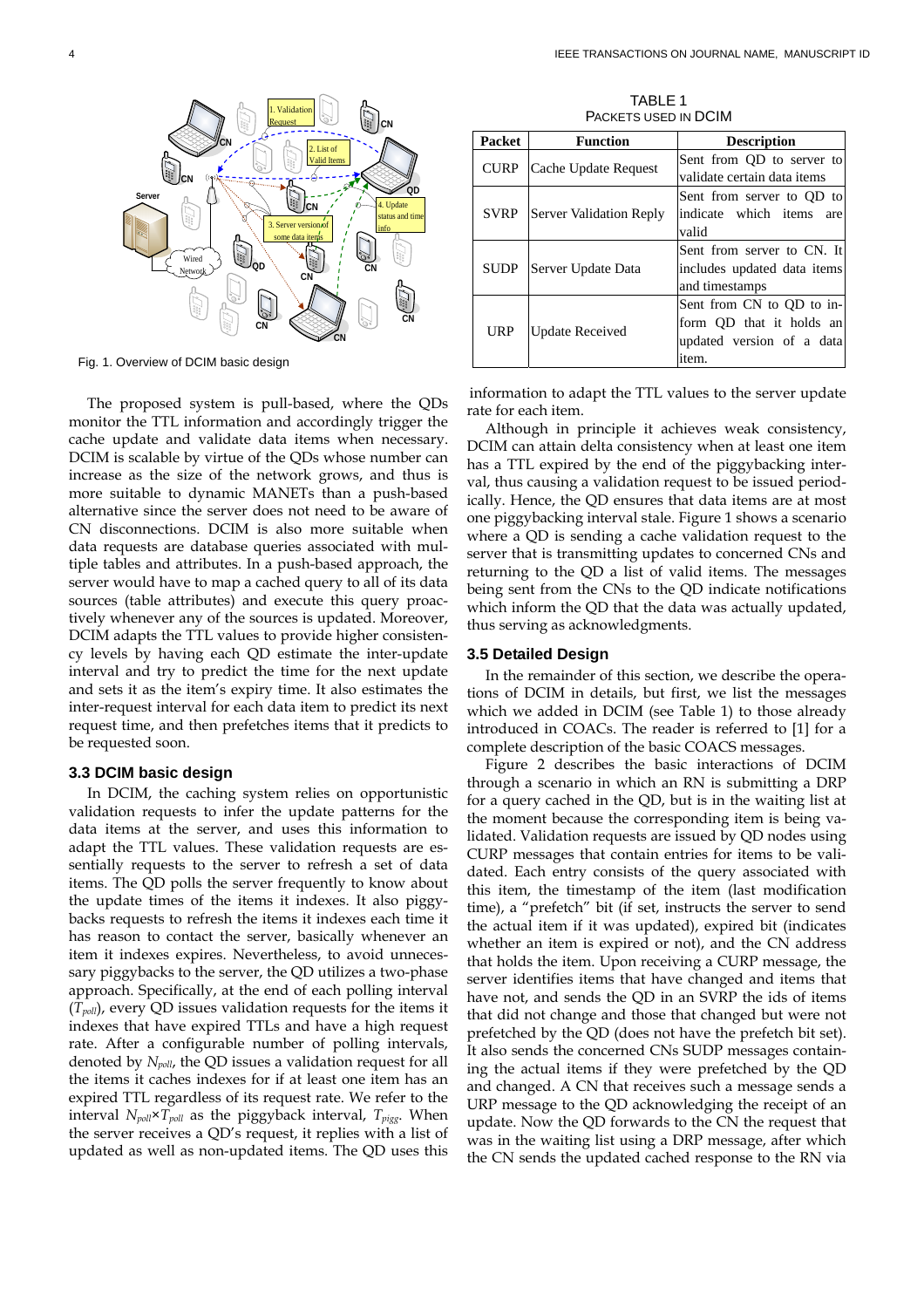

Fig. 2. Interactions between nodes in a DCIM system

a data reply (DREP) message.

## *3.5.1 TTL Adaptation*

The QD in DCIM has a partial picture about the update patterns of each item at the server using the piggybacking mechanism. The QD stores the last update time of each item from the last validation request, and uses this information to predict the next update time. However, the QDs are after all mobile devices which have constraints in terms of power, processing, and storage capabilities, and obviously, sophisticated prediction schemes are slow and inadequate to use in this context. Alternatively, we use running average to estimate the inter-update interval, using timestamps of the items from the server's responses to issued validation requests. The QD can then calculate its own estimation for the inter-update interval at the server, and utilize it to calculate the TTL of the data item. The running average, also known as the exponentially weighted moving average, has the form: *IUI(t)=(1 α)×IUI(t-1)+ α×LUI*, where *IUI(t)* represents the estimated inter-arrival time at time *t* and *LUI* represents the last inter-update interval. The QD only needs to store the estimated interval and the last updated time. In fact, this method has many properties that make it suitable for usage in this situation, mainly because of its simplicity and ease of computation, the minimum amount of data required, and the diminishing weights assigned to older data [37]. There are two parameters that control this estimator which are the initial value *IUI(0)* and the value of *α*, whose value should be small, i.e. between 0.1 and 0.2, as to minimize the effect of random fluctuations, even if it means larger convergence times [29] (proven in appendix B). In the simulations we describe later, *α* was set to 0.125 and *IUI(0)* to 0.

#### *3.5.2 Server operations*

As this approach is basically client-based, the processing at the server is minimal. When the server receives the CURP message from the QD, it checks if all items have been changed by comparing their timestamps (Last modified time) with those included in the request. Items that have not changed are considered valid, and their ids are included in the SVRP response to the QD. On the other hand, items that have changed are treated in two ways: Expired items (those having the expiry bit set in the QD



Fig. 3. Decision flow at the server

validation request) as well as non-expired ones but having the prefetch bit set are updated by sending SUDP packets (which contain timestamps of the associated data items) directly to the CNs, which is possible since their addresses were included in the request. On the other hand, the server informs the QD about items whose expiry and prefetch bits are not set (i.e., will not be requested soon), using an SVRP message. This is summarized in the flow diagram of Figure 3.

#### *3.5.3 QD* Processing

DCIM exploits the role of the QDs which store the cached queries plus their IDs, and the addresses of the CNs. A QD maintains two tables to manage the consistency of the cache in the CN nodes: the *Cache Information Table* whose data is common to all queries that are locally cached (Table 2), and the *Query Information Table* that stores query-specific data (Table 3). As shown, the QD maintains the weighted average of inter-request interval (IRI) for each data item it references (in a manner similar to the computation of the inter-update interval). The process that runs on the QD includes two threads: a monitoring thread and a processing thread.

#### *Monitoring Thread:*

The monitoring thread checks for expired data items, issues validation requests, and requests updates for data items. It performs these operations in two functions:

*Inner Loop Function*: After each sleep period of  $T_{\text{poll}}$ , the QD iterates over the entries corresponding to the cached data items it holds indexes for, checking each item's TTL value. If an item has an expired TTL, the QD sets its expiry bit and its state to *INVALID*. It also sets its "prefetch" bit if its average inter-request interval is lower than the piggyback period (*Npoll×Tpoll*), meaning that in this case the item will be requested with high probability by one or more RN nodes in the next piggybacking interval. The QD then sets the state field to *TEMP\_INVALID* to indicate that a validation request for the item is in progress. Normally, nodes that request invalidated data items will have to wait till the server updates the CNs with new versions upon the request of the QD. At the end of the inner loop function, the QD prepares a CURP, and includes in it the validation requests for items that have expired and whose prefetch bits are set.

*Outer loop function*: When the monitoring thread completes *Npoll* iterations (corresponding to the piggyback interval defined above), it checks if at least one item has expired. If so, it issues a validation request for the whole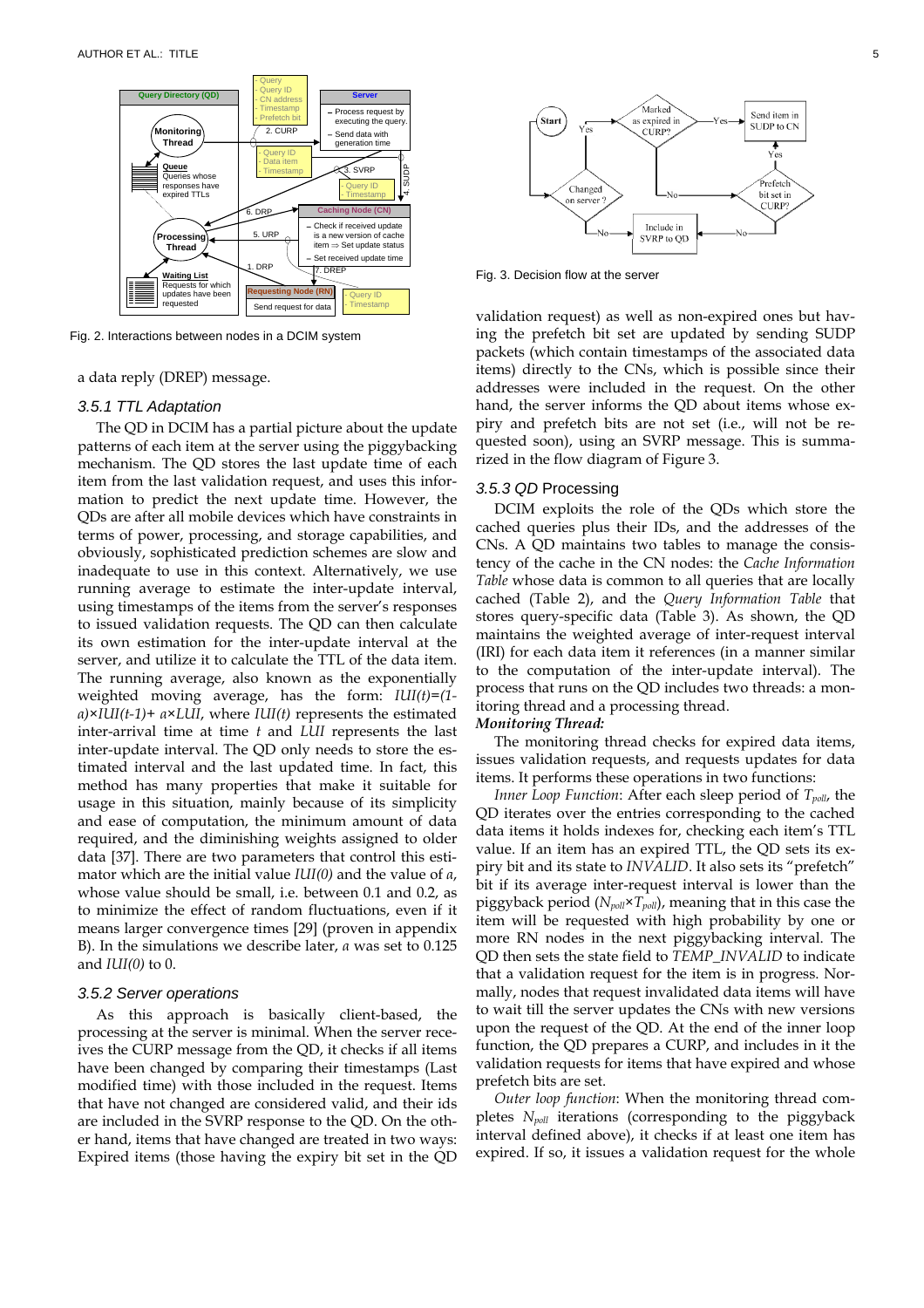TABLE 2 ELEMENTS OF THE GENERAL CACHE INFORMATION TABLE

| <b>Parameter</b> | <b>Description</b>            |
|------------------|-------------------------------|
|                  | Identifier of this OD         |
| WL.              | Query processing waiting list |

TABLE 3 ELEMENTS OF THE QUERY-SPECIFIC CACHE INFORMATION TABLE

| Parame-          | <b>Description</b>                                    |  |
|------------------|-------------------------------------------------------|--|
| ter              |                                                       |  |
| $q_{ID}$         | Identifier of the locally cached query                |  |
| $CN_{\text{ID}}$ | Identifier of the CN that caches the response of this |  |
|                  | query                                                 |  |
| Time-            | The last modified time of the data item               |  |
| stamp            |                                                       |  |
| TTL              | Time to live value associated with this query         |  |
| <b>IRI</b>       | The estimated inter-request interval for this query   |  |
| ШI               | The estimated inter-update interval for this query    |  |
| State            | Indicates if the item is expired or was issued for    |  |
|                  | validation                                            |  |

collection of cached items stored at the QD. In this request, similar to the request issued in the inner loop function, a prefetch bit indicates whether the item is expected to be requested soon or not, as was described above. If it is set, the server sends the actual item, else, it just invalidates the item. Hence, the Outer Loop Function allows the QD to piggyback validation requests for all items when there is a need to contact the server.

Note that the inner loop function issues validation requests *only* for expired items having high request rates, and updates them if necessary. Expired items with low request rates have to wait for at most  $N_{poll} \times T_{poll}$  to be validated, while those with high request rates wait for at most *Tpoll*. This mechanism reduces access delays by prefetching items with high request rates. In this regard, we note that in delay intolerant networks, the "prefetch" bit can be set for each item regardless of its request rate, assuming it was requested at least once in the past. This way, all items will be prefetched and the hit rate will be forced to be 100% or very close to it (when accounting for items that are requested while being validated), thus reducing response time considerably. Figure 4 summarizes the operations of the inner loop and outer loop functions. *Processing Thread:* 

This thread handles data requests from RN nodes and replies from the server (i.e., URP and SVRP packets) in response to CURP messages sent by the QD, and computes the TTL value.

*Processing Data Request (DRP) Messages:* The QD checks the state of the requested item in the DRP, and if it is *INVALID*, it issues an update request directly to the server, converts its state to *TEMP\_INVALID*, and places the query on a waiting list. In the meanwhile, if the QD gets a DRP for the same item before the server replies, it also puts it on the waiting list. In all other cases, the query is processed by sending it to the CN that holds the result, in case of a hit, or to the nearest unchecked QD or the server, in case of a miss (regular COACS operations).



Fig. 4. Flow diagram illustrating the operations of the Inner Loop and Outer Loop (shaded part) functions

*Processing SVRP and Update Reply (URP) Messages*: If a URP packet was received, it must be for an item that has changed at the server. The QD calculates its TTL as explained below, and if the URP makes reference to items that have requests placed in the waiting list, those items are forwarded to the corresponding requesting nodes. On the other hand, the SVRP is sent from the server in response to a CURP packet, and it is expected to only contain the ids of the items that did not change on the sever, and those of the items that changed but were marked as unexpired and had the prefetch bit not set in the CURP (illustrated in Figure 3). The QD updates the TTL of all elements whose ids are contained in the SVRP. It helps to reiterate here that there are items which were specified in the CURP packet but not sent as part of the SVRP because the actual updated data items were sent directly to the CNs, which in turn are expected to send acknowledgements in URP packets to the QD for better reliability. If the QD does not receive an expected acknowledgement, it assumes that the CN is disconnected and will delete all associated queries, as per the design of COACS [1]. With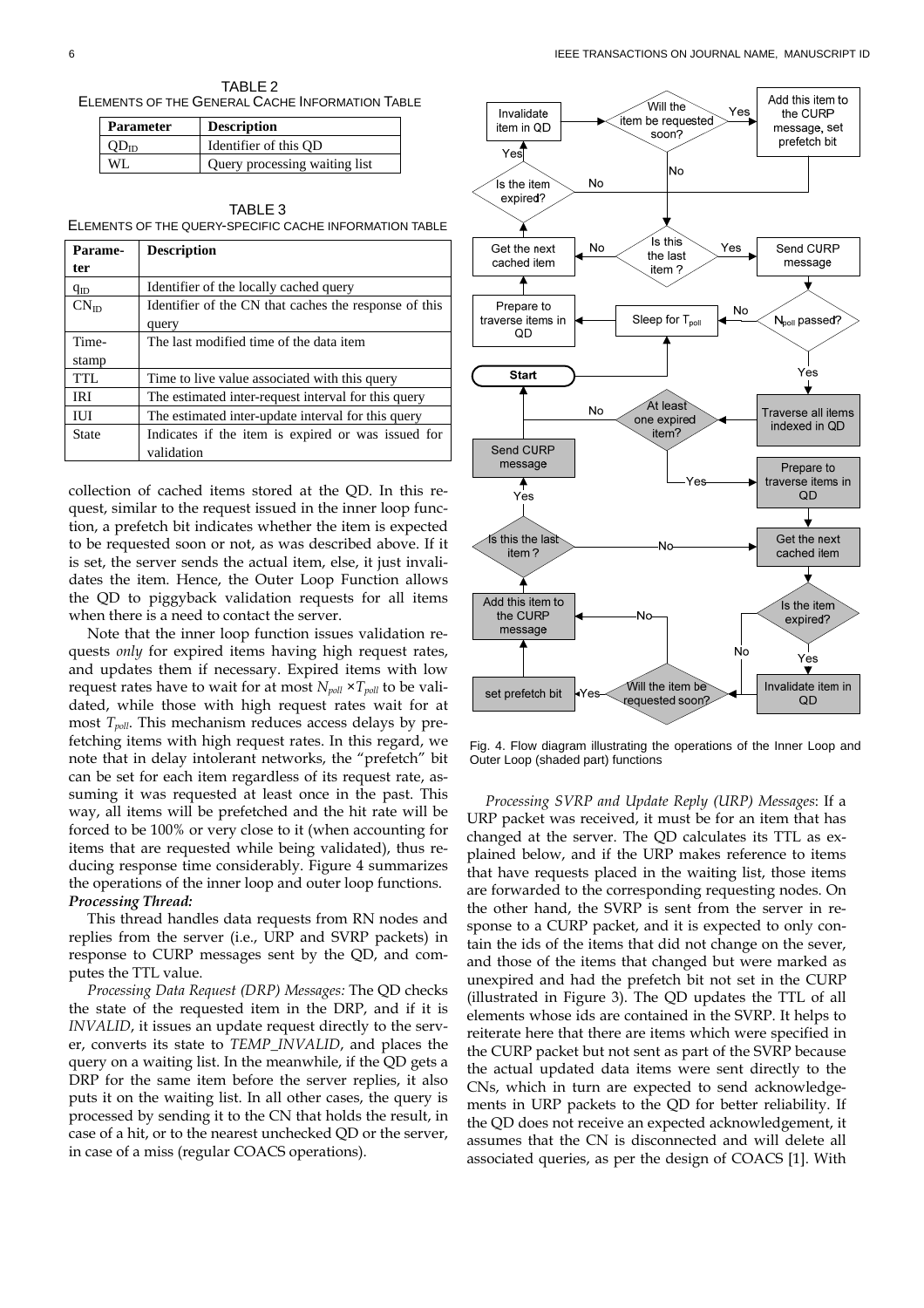

regard to this last procedure, the performance of the sys-Fig. 6. Average Analytic performance measures: time response gain tem could be improved, especially in dynamic MANET (left) and bandwidth gain (right) environments, through incorporating into the design a replication scheme, similar to the one in [49], to replicate data on both the QDs and CNs and hence, reduce the overhead associated with node disconnections.

*TTL calculation*: In DCIM, the exact TTL calculation performed by the QD depends on whether the item was expired at the server or not, which is information contained in the SVRP and URP messages. The TTL value is calculated as per the steps below:

- If the item has changed on the server, the SVRP would contain the last updated time (denoted by *LUnew*) given the item had the prefetch bit not set, whereas the URP would contain the same value if this bit was set. In both cases, TTL is set to *(1-α)×IUI + α ×(LUnew-Timestamp).*
- If the item did not change on the server and the TTL did not expire on the QD, the TTL will not be modified. This case occurs because of the piggybacking procedure described before.
- If the item expired on the QD, but did not change on the server, the QD increases the TTL value by considering the current time as the update time, without changing the timestamp value it stores. The TTL value will be set to *(1-α)×IUI+α×(CurrentTime - Timestamp).*

In some cases, the actual inter-update interval at the server could increase while the estimated inter-update interval may not have updated yet. This causes the last calculated inter-update interval when the item was last changed to become shorter than the time elapsed since the past update. This gives rise to a next expiry time occurring in the past. Should this situation occur, the QD reacts by setting the next expiry time to the estimated inter-update interval added to the current time (the time the item was validated when its timestamp did not change, or changed but the change was too old). This is done by setting TTL to *CurrentTime - Timestamp +IUI*. This situation stays in effect until the item gets a new timestamp (changes on the server).

For illustration purposes, a sample plot for the TTL value versus the update rate of a Poisson update process

is depicted in Figure 5. This plot corresponds to an actual simulation run for 2000 seconds. It shows that at very low update rates (less than 1 update per 1000 sec) the estimated TTL does not adapt well. However, in actuality, time goes beyond the 2000 sec considered for this simulation time, meaning that more item updates will occur on the server during the longer time interval. It follows that the actual TTL will not diverge to the same extent as shown in Figure 5.

## **4 ANALYSIS**

In this section we analyze DCIM to assess the bandwidth gain over a given time period and the query response time gain as compared to the poll-every-time (PET) consistency scheme. We define the bandwidth gain as the difference between the amounts of PET traffic and DCIM traffic, over a defined period of time. Similarly, the query response time gain is the difference between the times it takes to get the answer of the query (measured from the time of issuing the query) in the two schemes. The results are in agreement with the results shown in section 5.

Requests for data within the ad hoc network and arrival of data updates at the server are assumed to be random homogenous Poisson processes, and thus the interarrival times are represented by exponential random variables, as was suggested in [13] and [47]. We use  $\lambda_R$  to denote the rate of requests and  $\lambda_U$  for the rate of updates, and suppose that each query or data item can have its own rate. The PDFs of the inter-arrival times are therefore:

$$
P_R(t) = \lambda_R e^{-\lambda_R t}, P_U(t) = \lambda_U e^{-\lambda_U t}
$$
 (1)

To estimate the response time and traffic gains, we borrow concepts from our previous work in [1] related to the average number of hops required in the various situations in the calculations:

 $H_C$  is the average number of hops between the corner of the topology and a randomly selected node. It is used when a packet is sent between the server and a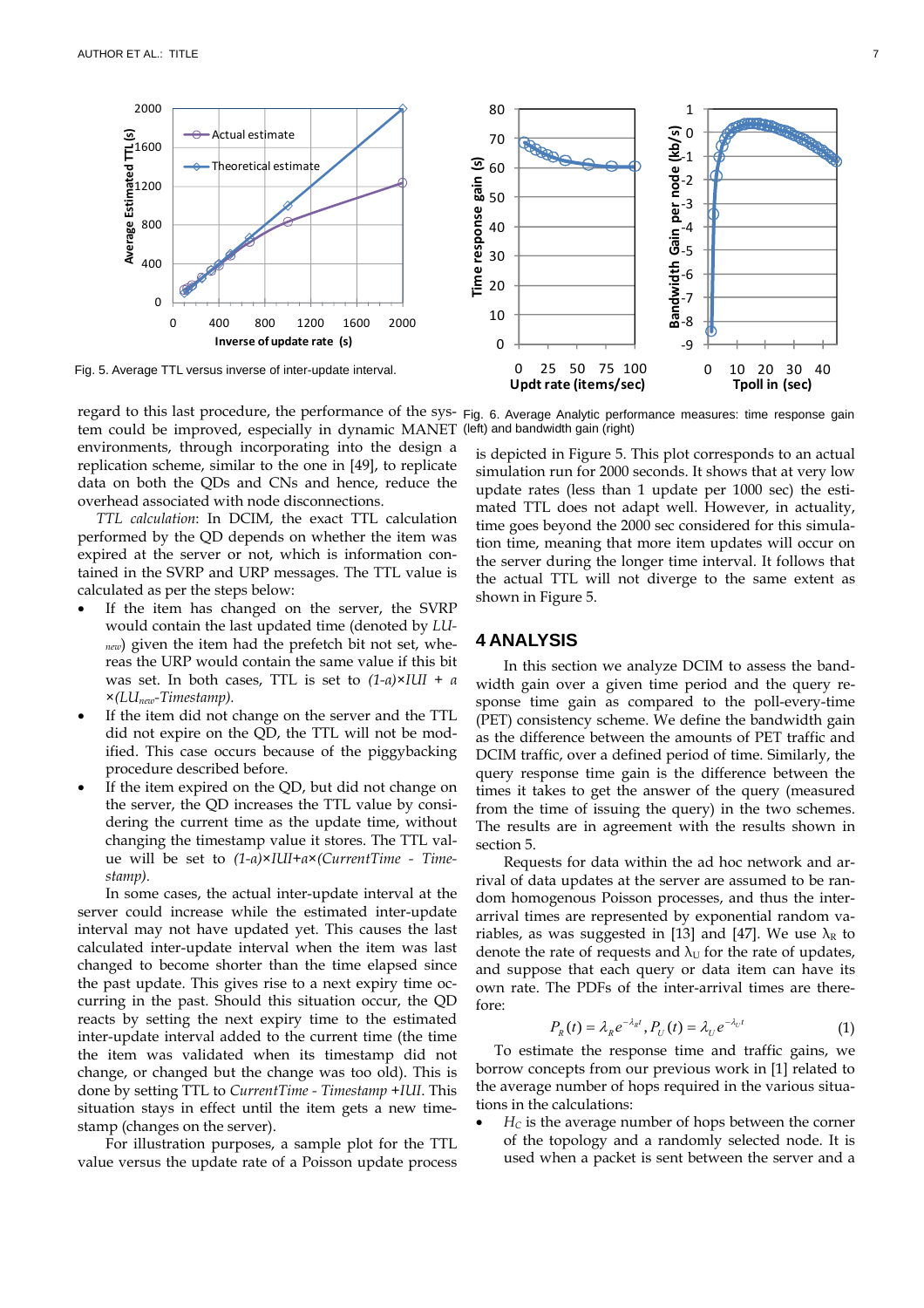node in system.

- $H_R$  is the expected number of hops between any two randomly selected nodes.
- $H<sub>D</sub>$  is the expected number of hops to reach the QD containing the reference to the requested data, in the case of a hit.
- $T_{in}$  is the transmission delay between two neighboring nodes (i.e., one hop delay), while *Tout* is the round trip time between the MANET and the server.
- $S_D$  is the size of the data packet and  $S_R$  is the size of the request.

In what follows, we list the time response and bandwidth gains for DCIM when compared with the poll every time scheme. The details of the derivation are found in Appendices B and C.

## **4.1 Response Time Gain**

In Appendix C we prove that the response time gain is:

$$
T_{RTT} - P_{SC1} \times T_{RTT} - (1 - P_{SC1}) \times T_{MAN}
$$
 (2)

$$
T_{RTT} = T_{out} + T_{in}(2H_C + H_D) \tag{3}
$$

$$
T_{MAN} = T_{in}(2H_R + H_D) \tag{4}
$$

$$
P_{\rm SC1} = \lambda_U \times T_{\rm RTT} \times e^{-\lambda_U \times T_{\rm RTT} - 1} \tag{5}
$$

This measure is plotted in the left graph of Figure 6, where values consistent with the corresponding average values in the simulations were used:  $H_D$ =5,  $H_R$ =5.21, *H*<sub>C</sub>=5.21, *T*<sub>in</sub>=5ms, *T*<sub>out</sub>=70ms, and  $\lambda$ <sub>*U*</sub>=1/500. As implied from the expression above, the gain mainly depends on the update rate which causes it to decrease slightly when it increases. This agrees with Figure 8 in the experimental section below, where at low update rates, the difference in delay is around 70 ms, and decreases to be around 60 ms for large update rates.

#### **4.2 Bandwidth Gain**

The expression for the bandwidth gain (*GB*) is derived in Appendix D and is:

$$
R_{tot} \times (P_{poli} \times B_{pi} + (1 - P_{poli}) \times B_{po}) - M \times (B_{Rpoli} + B_{polinc} + B_{polic})
$$
  
-
$$
B_{Rpigg} - B_{piggrc} - B_{piggc}
$$
 (6)

where the the bandwidth usage of PET is described as:

$$
R_{tot} \times (P_{pol} \times B_{pi} + (1 - P_{pol}) \times B_{po})
$$
\n<sup>(7)</sup>

and the is the bandwidth usage of DCIM is given by:

$$
M \times (B_{Rpoll} + B_{pollnc} + B_{pollc}) - B_{Rpiggs} - B_{piggslc} - B_{piggsc}
$$
 (8)

In the expressions above,  $B_{po} = S_R(H_D + H_C) + S_D H_C + S_R H_R$ ,  $B_{pi} = S_R(H_D + 2H_C)$ , $R_{tot} = \lambda_R x T_{piggs}$ ,  $T_R = 1/\lambda_R$ , and  $T_{piggs}$  is the piggybacking interval. *Tpoll* is the polling interval, *M* is the  $number$  of polling intervals,  $P_{poll} = e^{-\lambda_U \times T_R}$ ,  $B_{pollc} = l \times (S_D H_C + S_R H_R)$ ,  $B_{pollnc} = (K - l) \times S_R H_C$ ,  $B_{Rpoll} = K \times S_R H_C$ ,  $B_{piggs}$ =  $m \times S_D$  *H<sub>C</sub>*,  $B_{piggs}$  $=$   $(N-m) \times S_R$  *H<sub>C</sub>*,  $B_{Rpiggs}$ = $N \times S_R$ *H<sub>C</sub>*, and *N* is the number of items. The expressions for *l, K,* and *m*, are found in Appendix D.

The bandwidth gain is plotted in the right graph of figure 6, where in addition to the same hop count values as those utilized above, the following values are used:

TARI $FA$ SUMMARY OF THE DEFAULT SIMULATION PARAMETERS

| <b>Simulation</b><br><b>Parameter</b> | <b>Default</b><br>Value   | <b>Simulation</b><br>Parameter      | <b>Default</b><br>Value |
|---------------------------------------|---------------------------|-------------------------------------|-------------------------|
| Simulation time                       | 2000 sec                  | Size of data item                   | 10 KB                   |
| Network size                          | 400×400<br>m <sup>2</sup> | Number of data<br>items updated/sec | 20                      |
| Wireless<br>bandwidth                 | $2$ Mb/s                  | Delay at the data<br>source         | $40$ ms                 |
| Node trans. range                     | $100 \text{ m}$           | Node request<br>period              | 10 <sub>sec</sub>       |
| Number of nodes                       | 100                       | Node request<br>pattern             | Zipf<br>$(\theta=1)$    |
| mobility model                        | <b>RWP</b>                | Node caching<br>capacity            | 200 KB                  |
| Node speed $(v)$                      | $2 \text{ (m/s)}$         | Cache<br>Replacement                | LRU                     |
| Node pause time                       | 30 sec                    | Polling interval                    | 2 sec                   |
| Total number of<br>data items         | 10,000                    | $N_{poll}$                          | 20                      |

 $\lambda_R = \lambda_U = 1/500$ , *N*=4000, *M*=20, *S<sub>R</sub>*=0.5KB, and *S<sub>D</sub>*=10KB. It is worth noting, that *N* represents the number of cached items (requested at least once before), rather than the total number of items; this matches the experimental results since not all items will be requested within the simulation time. In effect, the traffic resulting from large piggybacking intervals is lower than that of small piggybacking interval. Also, the traffic demands for DCIM decrease exponentially for small polling intervals in both the analytical and experimental results shown in figure 11.

## **5 EXPERIMENTAL RESULTS**

DCIM was implemented using ns2 [39], and a new database class was developed that mimics the server process in storing and updating data items and in processing the validation requests. Moreover, timers in ns2 were utilized to implement the monitoring thread: the timer sleeps for the polling interval duration and then wakes up to run the inner-loop function. According to the design, after *Npoll* runs of the inner-loop, (the piggybacking interval) the outer-loop is invoked. Ns2 is a single threaded simulator, but it is nevertheless capable of controlling the operations of the timers autonomously, thus acting similar to a multithreaded application.

Two additional schemes were implemented for comparison. The first is the poll-every-time mechanism (considered in Section 4), where each time an item is requested, it is validated. The second is the fixed-TTL mechanism, where all items have the same expiry interval. The TTL value is calculated by adding to the current time the expiry interval, and when a TTL value expires, the item is flagged as such, and is fetched from the server whenever it is requested.

The simulation area was set to 400×400m<sup>2</sup>, populated with 100 nodes that were randomly distributed. Propagation was according to the two-ray model, and the node's bitrate was set to 2 Mbps. Mobility was based on the random waypoint model (RWP), with a maximum speed of 2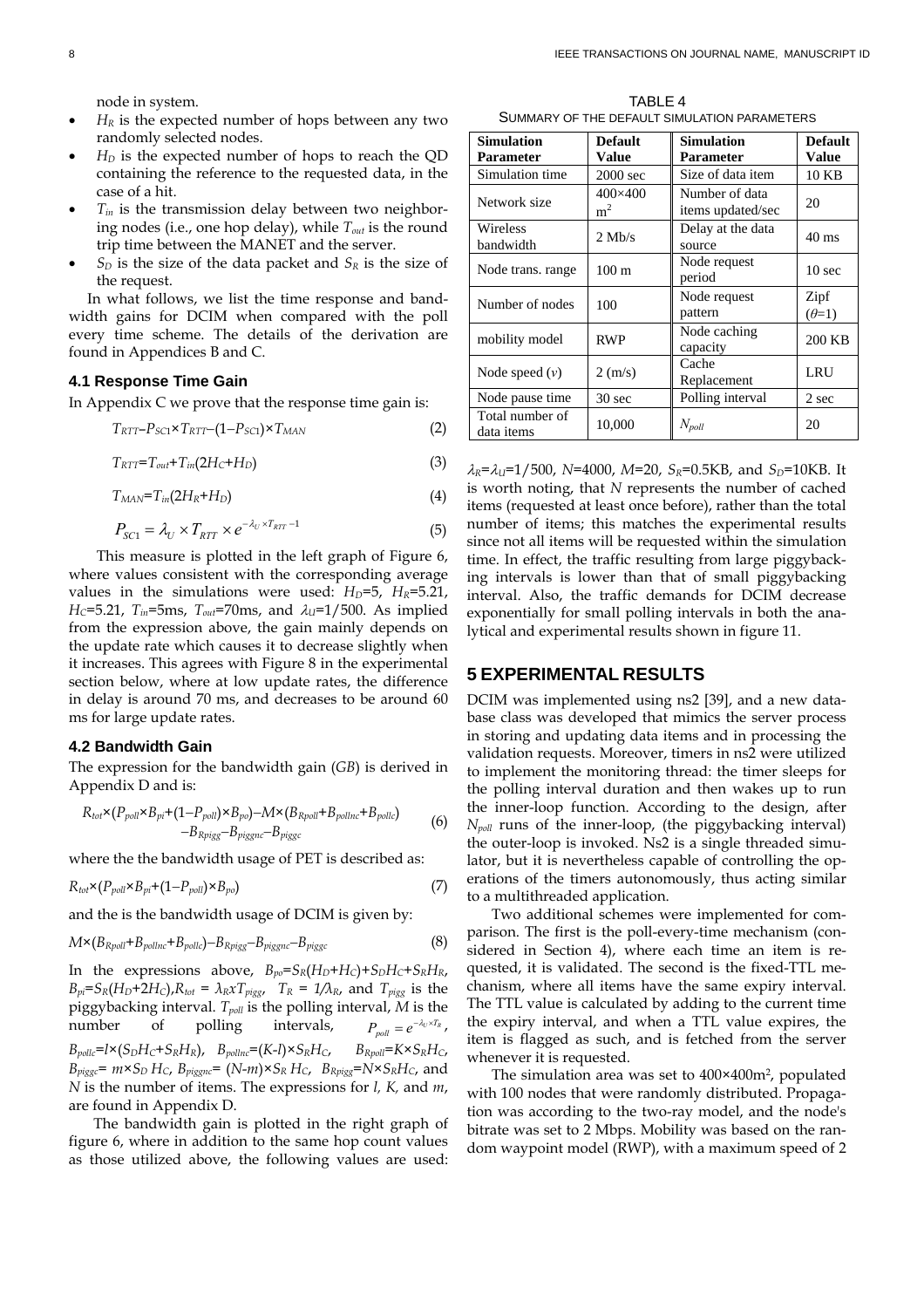

Fig. 7. Performance measures versus inter-request times

m/s. The server node was connected to the MANET via a gateway and a wired link whose propagation delay was simulated at 40ms, thus resulting in a server access delay of 80ms. The server has 10,000 items which are updated according to a Poisson random process at an average rate of about 20 items per sec. In the default scenario, each node issues a data request every 10 seconds according to a Zipf access pattern, frequently used to model nonuniform distributions [43]. In Zipf law, an item ranked *i (*1≤ *i* ≤ *nq*) is accessed with probability:  $1/(\iota^{\theta} \sum_{k=1}^{n_q} 1/k^{\theta})$ , where  $\theta$  ranges between 0 (uniform distribution) and 1 (strict Zipf distribution). The default value of the Zipf parameter *θ* was set to 1. In the default scenario, there are 7 QDs, and the capacity for each of the CNs (Caching Nodes) is 200 Kb. The simulation parameters are summarized in Table 4.

The reported results are from 5 experiments that in-

Fig. 8. Performance measures versus update rates

volve varying the request rate, the update rate, the zipf parameter, the maximum velocity, and the polling interval. The results are the 1) consistency ratio (with the data source), 2) query delay (regardless of the source of the results), 3) cached data query delay, 4) uplink traffic, 5) downlink traffic, and 6) average overhead traffic.

#### **5.1 Varying the request rate**

In this experiment, the inter-request interval was varied between 5s and 120s. The results are plotted in the graphs of Figure 7, where it is evident that the poll every time scheme provides the highest consistency ratio (top left graph), since the requested items are validated for each request. This causes the items to be always fresh, except in certain cases when they change just after being validated. However, when using fixed TTL, the caches might serve stale items (as in the case of TTL=500s), but this possibility decreases when the TTL is less than the update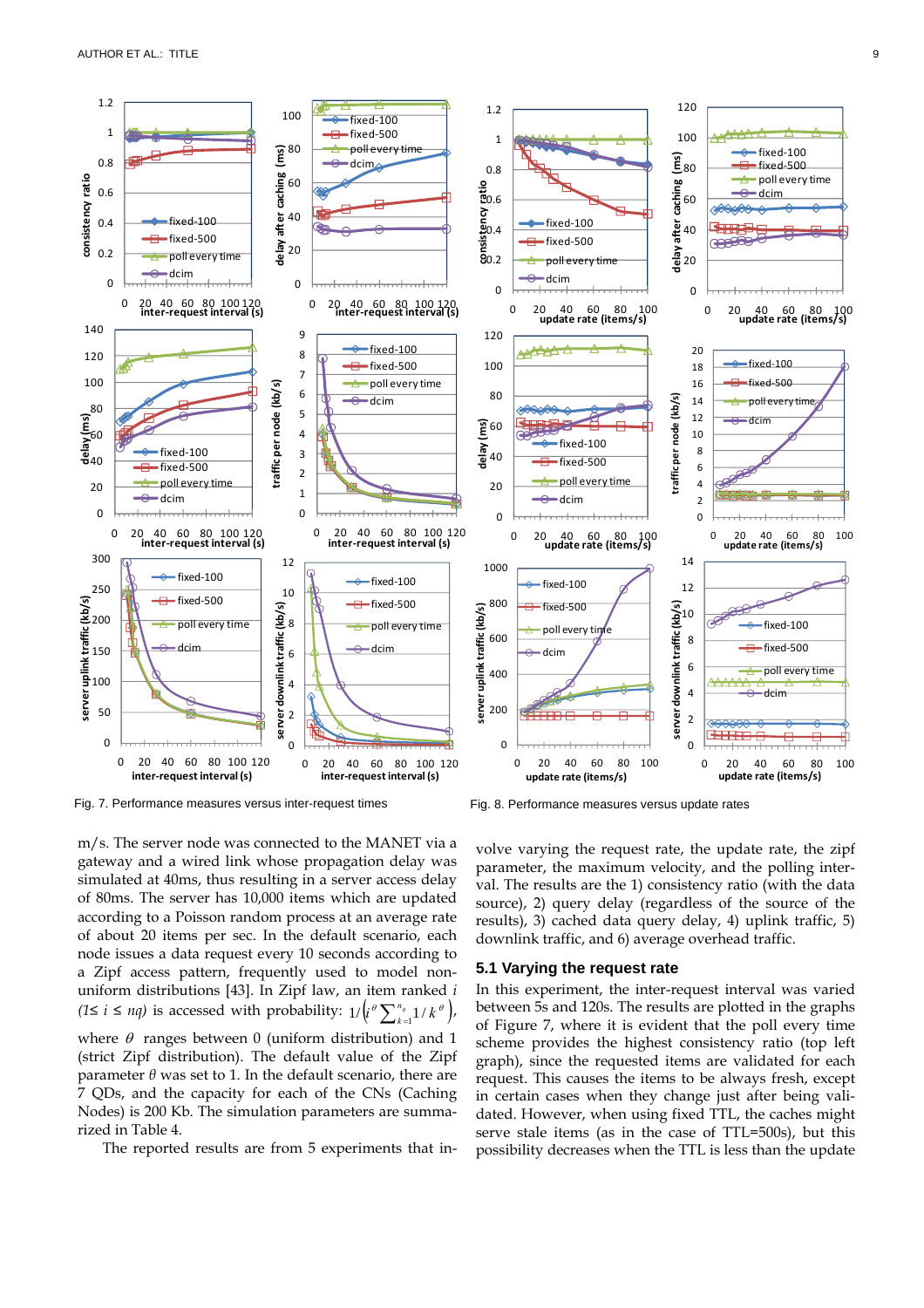

Fig. 9. Performance measures versus the zipf parameter

interval (as in the case of TTL=100s). As a matter of fact, getting the right TTL value is a key issue in relation to the performance of client-based consistency approaches. DCIM is a better approach as it tries to get the appropriate TTL value through piggybacking, which helps in getting a high consistency ratio. Moreover, prefetching enables DCIM to provide a high hit ratio, and hence much lower delays than the other approaches. As also shown, the query delay gets smaller after the item is cached but increases by a small margin due to less prefetching as the request rate decreases. Finally, DCIM consumes more traffic on the server side due to prefetching, but is not far off from the other schemes. As for the node traffic, by piggybacking large amount of items, DCIM consumes more traffic when compared to other approaches. However, as the request rate decreases, prefetching does not happen that often, and this leads to lower traffic as shown in the graph. This is how DCIM adapts prefetching to the request rate of items.



Fig. 10. Performance measures versus the node maximum velocity

## **5.2 Varying the update rate**

The results for this scenario are shown in Figure 8. A TTL value of 100 seconds is less than the inter-update intervals in all of the scenarios simulated, and hence, it must provide the best consistency level. As shown, DCIM's consistency ratio coincides with that of TTL=100s, which is higher than that of TTL=500s. Of course, increasing the update rate in any TTL algorithm would decrease its consistency, but with a good TTL estimate, an acceptable consistency could be obtained (comparing TTL=500s and DCIM at 100 update/sec). Nevertheless, fixed TTL approaches have higher hit rates than poll every time, but less than DCIM, which uses prefetching. This implies that the delay after caching is the lowest in case of DCIM, and does not vary as the update rate changes since prefetching is altered by request rates.

The gains in delay and consistency, discussed above, are manifested in increased traffic as the update ratio in-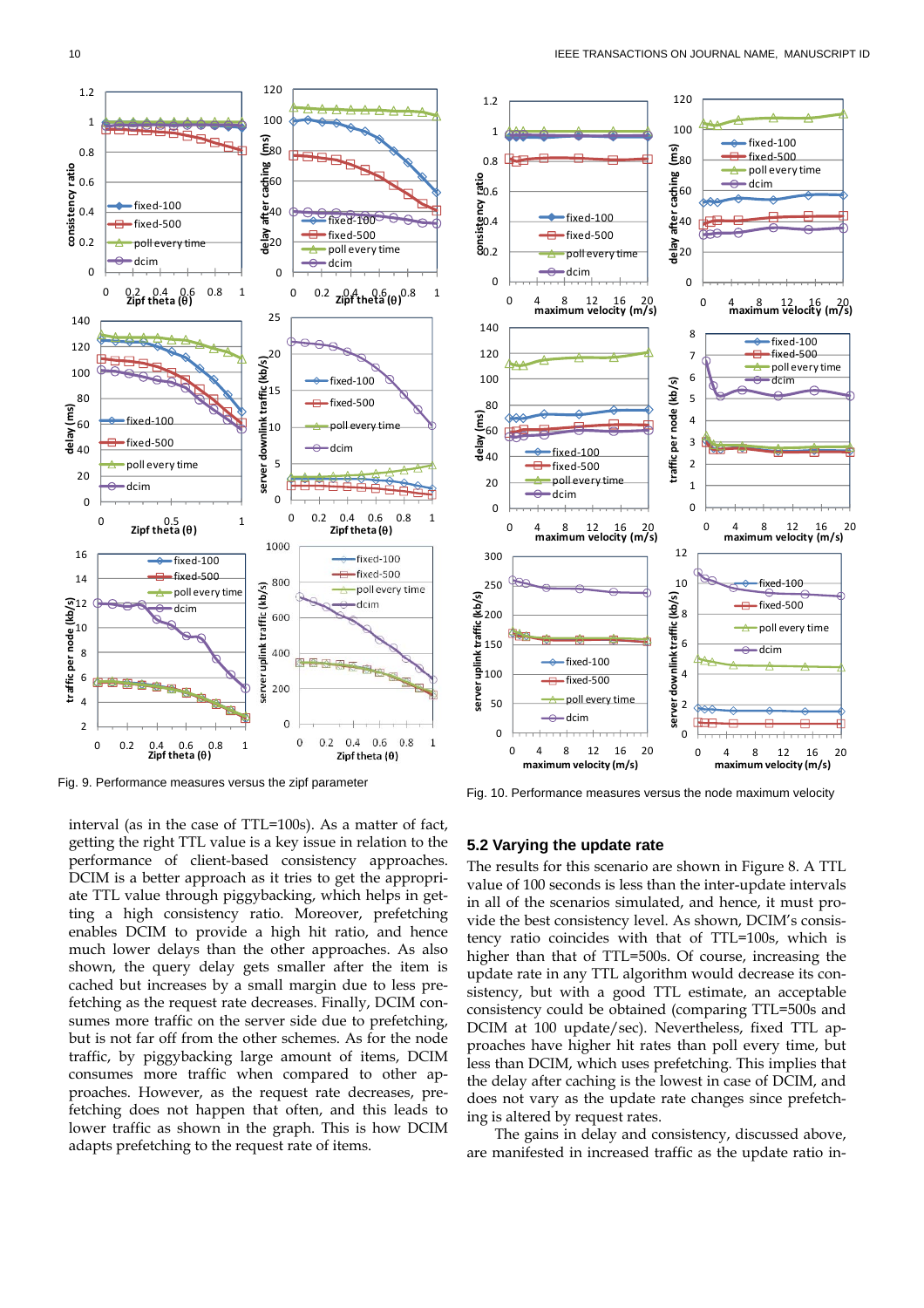

Fig. 11. Performance measures versus the polling interval

creases. However this traffic is not high at the server, and is very low in the MANET (less than 20 kbps, while the bandwidth is 2Mbps). The reason for the high traffic is the piggybacking of requests, which increases in frequency as update rates increase. Without this traffic though, the QDs cannot infer the update rate and cannot calculate reliable TTL values.

#### **5.3 Varying the Zipf parameter**

This scenario studies the effect of the popularity of certain data items on performance by varying the value of the zipf parameter *θ*. The results are shown in Figure 9.

In actuality, varying the *θ* value is analogous to varying the items' request rates. This scenario actually shows the prefetching adaptation to the request rates, which was explained in Section 3. As *θ* increases, the diversity of the requested items decreases, meaning that a smaller subset of the items is requested more. In case one item is updated at the server before the TTL expiration, more stale cached items will result. This is why the consistency ratio decreases as *θ* increases. However, DCIM maintains the TTL for all items regardless of their request rates, and this gives a constant consistency at 98%. The situation is reversed when considering hit ratios. For low *θ* values the hit ratio for fixed TTL is low since item requests are distributed across all items, which increases the probability of having expired items while the request interval is fixed. As *θ* increases, the same requests will be distributed over a smaller set which increases the probability of hits. It is evident that through prefetching, DCIM provides nearly constant hit rate, which results in lower delays as explained before. DCIM produces more traffic when compared to the other approaches, but this traffic decreases as *θ* increases since there is a smaller subset of items to validate. More items will have lower update rates, and will not be validated frequently.

#### **5.4 Varying the maximum node velocity**

The maximum node velocity is varied between 0 m/s and 20 m/s, and the results are shown in the graphs of Figure 10. Velocity changes show no special results, although there is a mild increase in the delay when velocity increases, which is considered normal. In fact, the use of a proactive routing protocol masks the delay by making the paths always available.

The graphs of Figure 10 show expected results as topology changes are irrelevant to a client-based consistency scheme. We note that the reported MANET traffic is the DCIM overhead traffic and does not include routing traffic which must have increased as a function of velocity.

#### **5.5 Varying the polling interval**

Here, the polling interval is varied between 1 and 50 seconds, while the fixed TTL values are kept constant, i.e. 100 and 500 seconds. The results are shown the graphs of Figure 11. The increase of the polling interval causes a decrease in both the consistency ratio and the hit ratio, and consequently, an increase in the delay which remains below that of fixed TTL. Moreover, the traffic in the uplink direction increases when the piggyback interval increases due to the decrease of hit rate. Finally, it is worthy to point out the decrease in the traffic in the downlink direction at the server and the sharp decrease in the traffic per node in the network. These results are expected since with increasing the polling interval, the validation requests originating from the inner loop function become more apart in time. However, when piggybacking intervals are very large, the QD predicts that items will be requested before the end of the piggybacking interval. This leads to more prefetching and consequently more traffic.

## **5.6 Energy Consumption**

DCIM is by design a client based approach, and moving all the processing to the client side might hinder the mobile devices' energy resources. To investigate this possibility, we conducted an experiment to assess the energy load DCIM imposes on the QD, in particular, as it is responsible for monitoring and maintaining the items in the cache. The experiment was conducted in two stages. The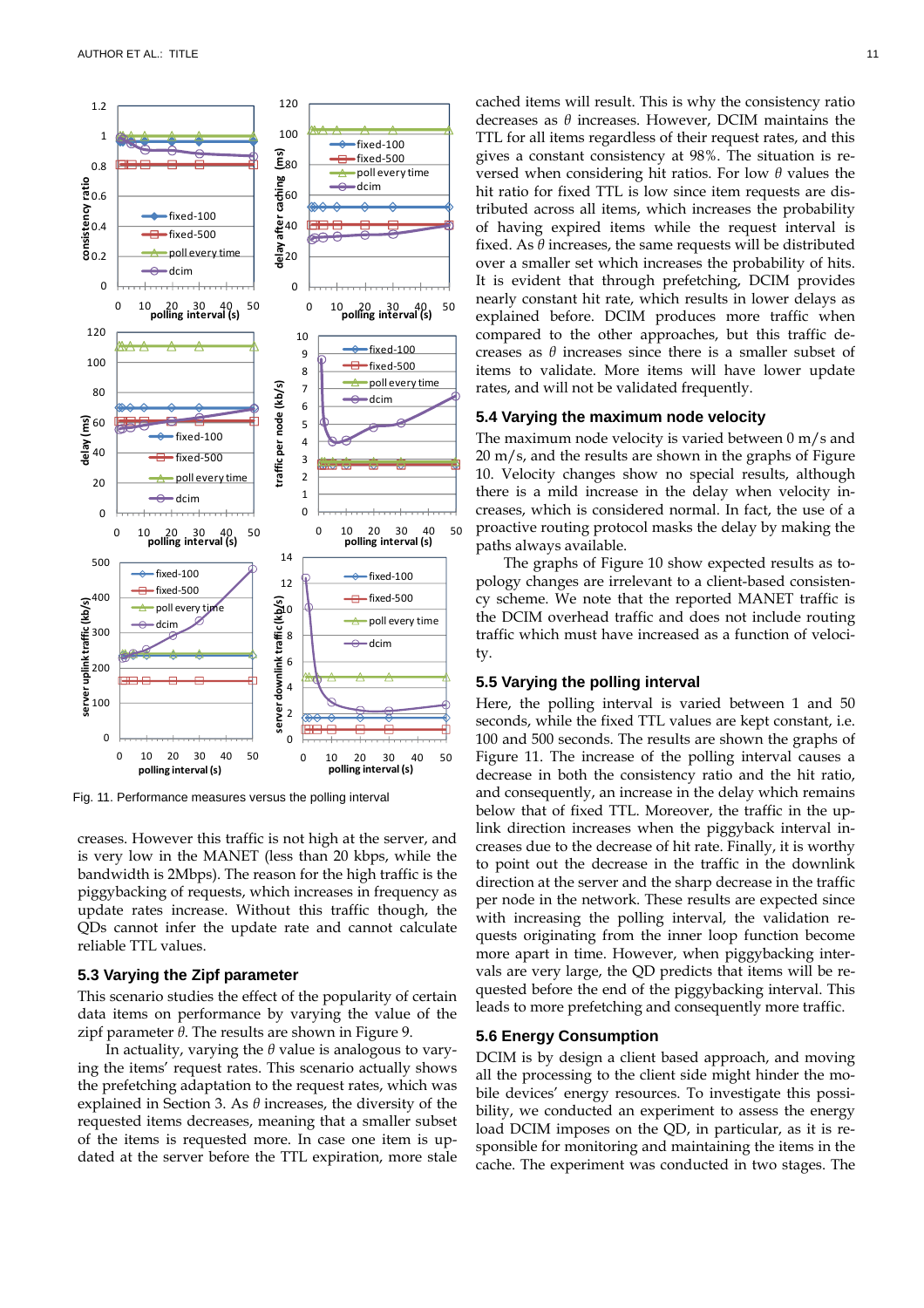

Fig. 12. Energy consumption at the QD



Fig. 13. Performance comparison between SSUM and DCIM

first had to do with studying the processing energy consumption of DCIM on a QD, while the second stage assessed the network energy consumption on the QD. For this purpose we implemented the QD functions using J2ME and installed the application on a NOKIA E71 device. We monitored the performance of the application using an energy profiler, a tool distributed by NOKIA, for 300 seconds. This tool measures the internal current in the device and reports real time power consumption. As shown in Figure 12, in the first 30 seconds, the application was initiating, so it does not count as a part of the QD operations. After that, it is obvious that processing consumes little energy (less than 0.068W on average).

In the second stage we monitored the energy consumed by network communications, using the ns2 energy model. In ns2, a node is given an initial energy and after each transmission or reception, this energy is diminished by the transmission/reception power multiplied by the corresponding delay. The results are also shown in Figure 12. The first 500 seconds are recorded from one of the simulations performed before, where the average transmission/reception power was 0.115W. The average power consumption from networking and processing was 0.182W. To understand the implications of this value, we consider the NOKIA E71 device's battery which has a capacity of 1548 mA.h and a voltage rating of 3.9V. With this rate of power consumption, the battery would last for about 33 hours of continuous use.

#### **5.7 Comparison with SSUM**

This section compares the performance of DCIM to that of SSUM [38] (mentioned in Section 3.1). In SSUM the server propagates item update information to the QDs, and stores information about each item cached in the network. For each item, the server computes a ratio of its update rate to its request rate. If this ratio exceeds a given threshold, the item is deleted from the server's state table, and no updates about it are propagated. However, if this ratio falls below another threshold, the caching node receives updates for the corresponding item. Hence, SSUM reduces traffic associated with unnecessary updates for items that are more updated than requested.

DCIM is an alternative approach that relies on the client side to implement the consistency mechanism. The server stores no information about the MANET or the history, except for the last update time. Also, DCIM adapts to the update and request rates differently, but like SSUM, it also tries to save traffic. The update rates are estimated on the client side, rather than being maintained by the serv-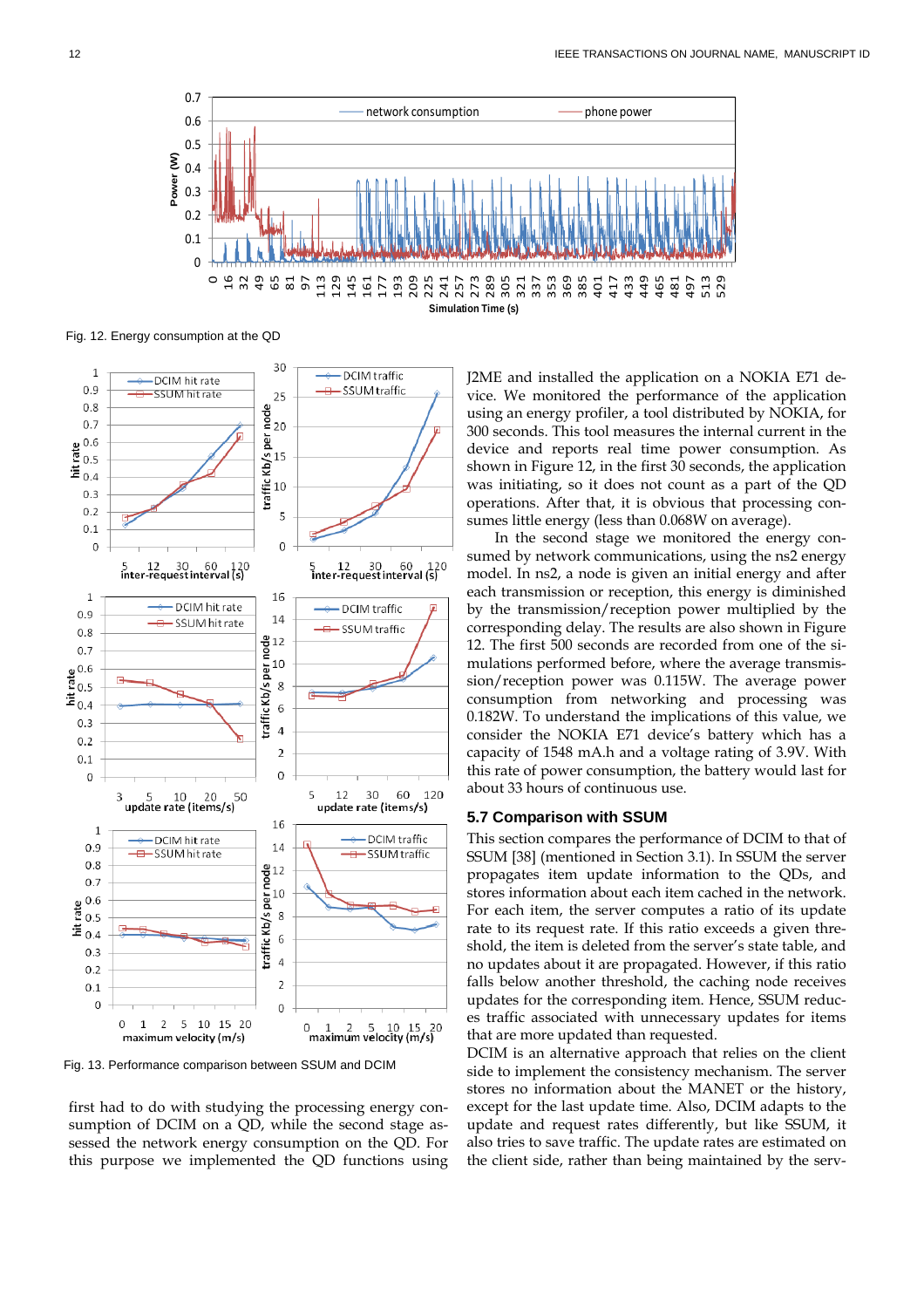| TABLE 5                                          |
|--------------------------------------------------|
| HIGH LEVEL COMPARISON BETWEEN DCIM AND THE OTHER |
| CACHE CONSISTENCY APPROACHES                     |

| Property/metric          | <b>Poll Each Time</b>                                                               | <b>Fixed TTL</b>                                                            |
|--------------------------|-------------------------------------------------------------------------------------|-----------------------------------------------------------------------------|
| Type                     | Pull (client side)                                                                  | Pull (client side)                                                          |
| Query Delay              | High                                                                                | Based on chosen TTL                                                         |
| <b>Consistency Ratio</b> | Highest                                                                             | Depending on chosen TTL                                                     |
| <b>Traffic at Server</b> | low                                                                                 | Low to medium                                                               |
| Practicality             | Impractical due to<br>high delays $+$<br>disconnections<br>from server              | Impractical: TTL value<br>does not work for all items<br>in all scenarios   |
| <b>MANET</b> traffic     | Low                                                                                 | Low                                                                         |
| Scalability              | scalable                                                                            | Not scalable, TTL value<br>assignment is not scalable                       |
| Property/metric          | <b>SSUM</b>                                                                         | <b>DCIM</b>                                                                 |
| Type                     | Push (server side)                                                                  | Pull (client side)                                                          |
| Query Delay              | Low                                                                                 | Low                                                                         |
| <b>Consistency Ratio</b> | High                                                                                | High (depending on<br>chosen polling interval)                              |
| Traffic at Server        | Medium                                                                              | Medium, < 10 Kb/s per<br>node. (network bandwidth<br>$= 2$ Mbps)            |
| Practicality             | Limited<br>practicality:<br>requires server<br>maintaining state of<br><b>MANET</b> | Most practical, since it<br>achieves low delay, high<br>consistency ratio   |
| <b>MANET</b> traffic     | Medium                                                                              | Medium                                                                      |
| Scalability              | Limited Scalability:<br>Server maintains<br>state of MANET                          | Scalable like COACS, and<br>also because it operates on<br>the client side. |

er. SSUM achieves consistency with a delta equal to the communication time between the server and caching nodes. However as illustrated by the graphs of Figures 7 through 11, DCIM is able to provide consistency guarantees if the polling interval is not high, but at the expense of increased traffic which is actually comparable to what SSUM generates.

To confirm the above analysis, three scenarios from [38] were run to compare with DCIM using the same parameters. The area was set to 750×750m2, the *θ* value used was 0.5, the request period was 20 sec, and the item size was varied between 1 and 10 KB. All other parameters kept the same values as before. We report the hit rate and node traffic versus the request interval, update rate, and node velocity. As seen in Figure 13, both approaches perform similarly in terms of hit rate and node traffic. The *θ* value of 0.5 means there is more variety in the requested items, and given there is a total of 10,000 items, the probability of requesting an element several times is low, which reflects on the hit rate values. As for the traffic, each approach has its share of traffic consumption. In SSUM, maintaining the server state, and pushing data items proactively constitute the traffic overhead. While in DCIM, validation requests and proactive fetching of items are responsible for its overhead traffic.

In Table 5, we conclude the experimental results presented in this section, by comparing DCIM to the presented pull based approaches and SSUM according to delay, consistency, traffic, scalability, and practicality.

## **6 CONCLUSION**

In this work, we presented a pull based approach to insure the consistency of data items cached inside a MA-NET. This approach relies on estimating the inter update intervals of the data items to set their expiry time. It makes use of piggybacking to increase the estimation accuracy of the inter update interval and to reduce traffic, and also prefetches items with high request rates to reduce query delays. We compared this approach to two pull-based approaches, namely fixed TTL and client polling, in addition to the server-based approach SSUM. The evaluation showed that DCIM provides better performance than the first two schemes, but at the expense of more traffic (in the order of 10 Kbps), and a comparable bandwidth consumption with SSUM.

For future work, we will explore three directions to extend DCIM. First, we will explore more sophisticated TTL algorithms to replace the running average formula. Secondly, as we indicated in section 3, we will design a replica allocation scheme to increase data availability. It will include an update propagation method that insures high data consistency among the replicas with minimum traffic. Thirdly, DCIM assumes that all nodes are well behaved, as issues related to security were not considered. However, given the possibility of network intrusions, we will explore integrating appropriate security measures into the system functions. These functions include the QD election procedure, QD traversal, QD and CN information integrity, and TTL monitoring and calculation. The first three are typical in a MANET and can be mitigated through encryption and trust schemes [44] [45]. The last issue was not tackled before, except in the case of [46] which considers the manipulation of invalidation reports. Similarly, a change in the last update time in DCIM can trick the QD into deciding that the item was not changed on the server.

## **REFERENCES**

- [1] H. Artail, H. Safa, K. Mershad, Z. Abou-Atme, N. Sulieman, "COACS: A Cooperative and adaptive caching system for MANETS", *IEEE TMC*, v.7, n.8, pp. 961-977, 2008.
- [2] D. Barbara and T. Imielinski, "Sleepers and Workaholics: Caching Strategies for Mobile Environments," In *Proc. ACM SIGMOD*, pp. 1-12, May 1994.
- [3] G. Cao, "A Scalable low-Latency Cache Invalidation Strategy for Mobile Environments," *IEEE TKDE*, v. 15, n. 5, pp. 1251-1265, 2003.
- [4] D. Li, P. Cao, and M. Dahlin. WCIP: Web Cache Invalidation Protocol. IETF Internet Draft, March 2001, http://tools.ietf.org/html/draftdanli-wrec-wcip-01.
- [5] Jiannong Cao; Zhang, Y.; Cao, G.; Li Xie; , "Data Consistency for Cooperative Caching in Mobile Environments," Computer , v.40, n.4, pp.60- 66, 2007
- [6] P. Cao, C. Liu, "Maintaining strong cache consistency in the World-Wide Web," *IEEE Trans. Computers*, v. 47, pp. 445–457, 1998.
- [7] W. Li, E. Chan, D. Chen and S. Lu, "Maintaining probabilistic consistency for frequently offline devices in mobile ad hoc networks,"